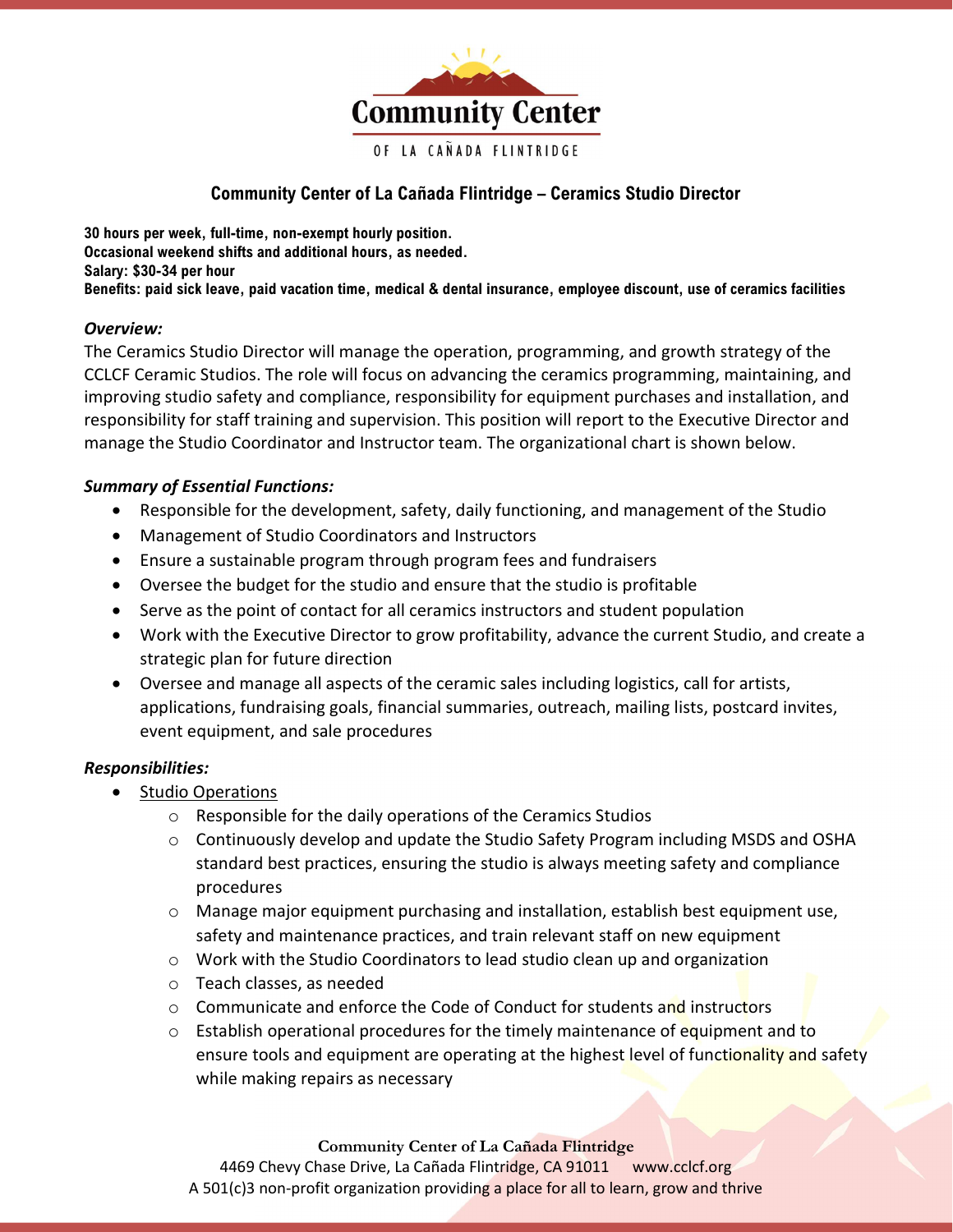- $\circ$  Ensure material inventory levels are maintained whilst developing and maintaining vendor relationships. Be responsible for material ordering including tools, equipment, clay, and basic studio supplies in collaboration with Instructors and Studio Coordinators
- o Provide visible and hands-on studio management regarding loading kilns, overseeing main studio work area, clay recycling, and glaze area
- o Work with Instructors to track and organize student work through Greenware, bisque and glaze firing stages
- $\circ$  Operate and maintain a safe, inclusive, and cooperative studio environment in accordance with the CCLCF Employee Handbook and health and safety guidelines
- Staff Management and Development
	- o Manage the Studio Coordinators, set objectives, and undertake performance reviews
	- o Hire, train, and develop art studio staff and instructors
	- $\circ$  Create, update, and efficiently communicate scheduling of instructors and substitutes
	- o Hold monthly or bi-monthly instructor meetings
- Special Events
	- $\circ$  Communicate regularly with the Executive Director regarding special events, studio operations, planning, and other issues and developments
	- $\circ$  Lead and organize the planning and implementation of studio special events including ceramics sales, special workshops, and visiting artists
	- o Consider and lead creative ideas to expand the program
- Budget Management
	- o Manage the studio budget and take steps to maximize profitability
	- o Seek and utilize donations appropriately
	- o Meet or exceed previous ceramics sales profits
- Business Planning
	- $\circ$  Work with the Executive Director to identify opportunities to advance the program
	- $\circ$  Create opportunities for advancing the ceramics program as well as adding new programs requiring sign-off from the Executive Director and Board
- Communication
	- $\circ$  Serve as the point of contact for all ceramics faculty and the student population
	- o Create and maintain an up-to-date class and instructor schedule calendar that can be accessed online by CCLCF administrative staff
	- o Build and maintain positive relationships with students and instructors
	- o Manage vendor relationships
	- $\circ$  Manage specific donation relations e.g., the Jean Ward Foundation
	- o Work alongside the Executive Director on studio issues, challenges, and opportunities
	- o Work with the Program Manager to promote social media growth, outreach, community public relations, printed materials, class schedules, guest artists, announcements, etc.
	- o Present updates and studio progress to the CCLCF Board

Community Center of La Cañada Flintridge 4469 Chevy Chase Drive, La Cañada Flintridge, CA 91011 www.cclcf.org A 501(c)3 non-profit organization providing a place for all to learn, grow and thrive.